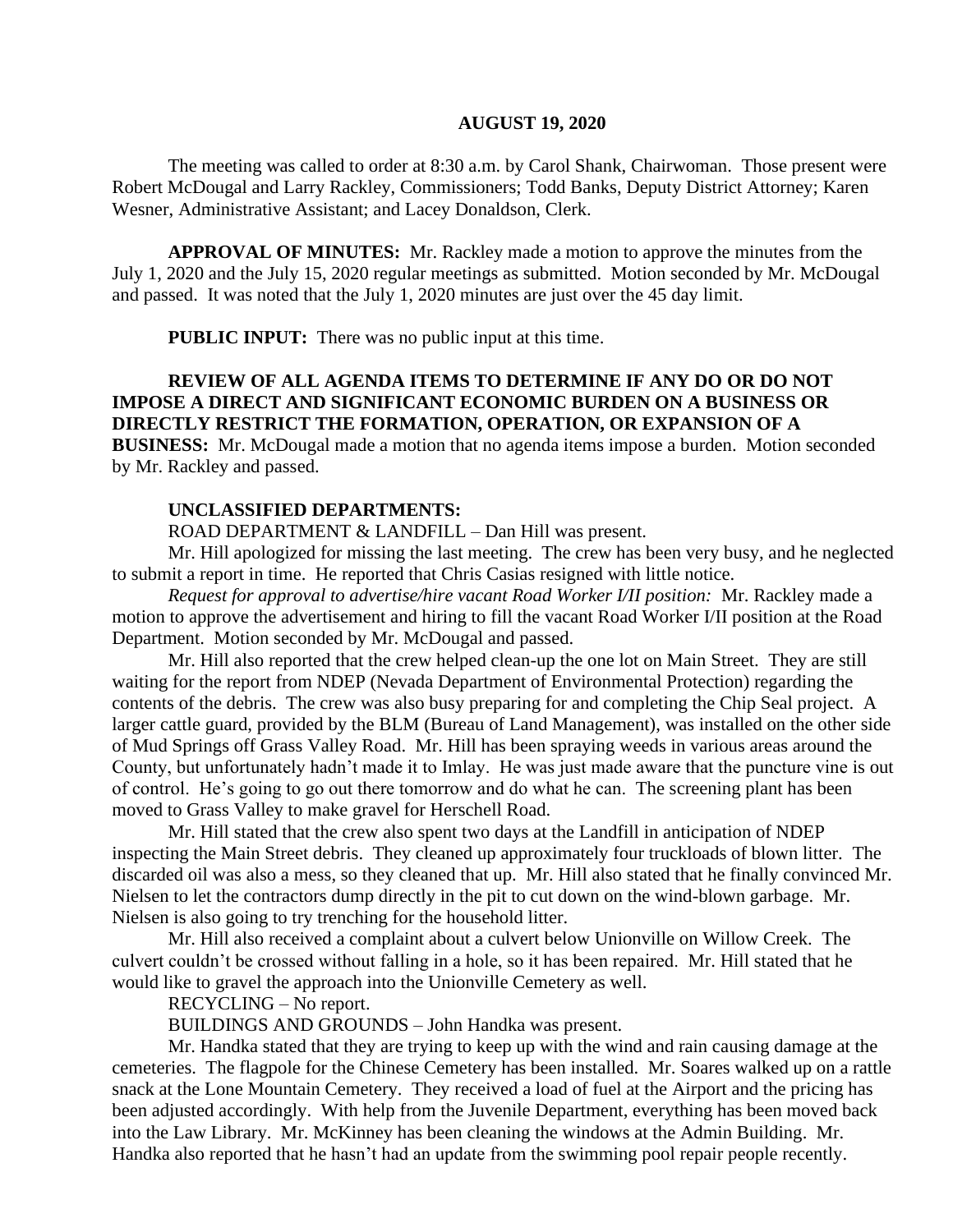*Request for approval to replace Courthouse Park Restroom doors:* Mr. Handka is still waiting for an additional quote, so this item will be put back on the agenda.

PERSHING COUNTY FIRE/AMBULANCE –

Mike Heidemann spoke about the AFG (Assistance to Firefighters Grant) Training Grant. Chief Wilcox ordered some training material that was not included in the grant application, but Mr. Heidemann called the grant administrator and got approval. Additional grant funding notifications are being released every Friday, so we should know how we faired on our other grant applications soon.

*Approval of contract/job duties for the Fire Inspector; Approval of salary/compensation; Approval to advertise/hire position:* Mr. McDougal stated that he made a request for some changes to the contract and they were not made. This will be put back on a future agenda for further discussion and approval.

*Approval to fund the outfitting of the fire command vehicles (2):* Mrs. Childs stated that the Option Tax Fund looks ok, but the Board did approve the purchase of two Sheriff's office vehicles to be paid for out of this fund. Mrs. Childs also noted that the Resolution allows up to \$90,000 and we overspent last year. If approved, she asked that spending be closely monitored.

Mr. Rackley stated that we spent \$12,198 per vehicle to outfit the first two command vehicles that were purchased. Mr. Burke is looking at another vendor that may be able to do it cheaper.

Mr. Rackley made a motion to approve moving forward with outfitting the two fire command vehicles. Motion seconded by Mr. McDougal and passed.

LIBRARY – *Salary Resolution for Kameron Mitchell:* Mr. McDougal made a motion to approve the Salary Resolution for Kameron Mitchell moving him from a Library Tech II, Range 26, Step 4 to a Library Specialist I, Range 27, Step 4 effective August 28, 2020. Motion seconded by Mr. Rackley and passed.

IT DEPARTMENT – Justin Abbott was present.

Mr. Abbott reported that he has been working with various departments on the Office 365 upgrade. Mr. Abbott also reported that he is seeing an increase in phishing emails. He believes it will only get worse as we near the election. He cautioned everyone to be careful when opening and responding to emails.

## **ELECTED DEPARTMENTS:**

LACEY DONALDSON, CLERK-TREASURER – Mrs. Donaldson reported that the office has been busy collecting first installment taxes. Mrs. Donaldson has been busy with election prep. We will be mailing ballots to all registered voters again, but there will be in-person voting available. To accommodate social distancing and sanitation measures there will be less machines set-up and there will not be in-person voting in Grass Valley. In-person voting will be available through the entire two weeks of Early Voting and on Election Day. We will have a manned ballot drop-box in Grass Valley for two days during Early Voting and on Election Day. The Sheriff's office has agreed to bring the ballots back to Lovelock after polls close on Election Day. Mrs. Donaldson stated that she knows these changes aren't what some people want, but she is trying to make accommodations the best she can. Mrs. Shank asked how the paper ballots are handled and counted. Mrs. Donaldson stated that when ballots are delivered to the office, staff verifies the signature on the envelope to that on the voter registration. It is then logged in the Election System as received and locked in a ballot box until they can start counting. The ballots are tallied using a scanner. Mrs. Donaldson stated that it is the same process that they have always used for absentee ballots and the mail precincts. She also invited the Board to come over and look at or watch any of the processes. Mrs. Wesner asked about a postcard that has been sent out saying that the individual isn't registered to vote. Mrs. Donaldson stated that this mailing is from the Republican Party and she is advising those concerned to call the office to verify their registration.

*Approval of corrections/changes to the Tax Roll:* Mrs. Donaldson stated that she has been given a handful of corrections from the Assessor, but she is still working with Devnet to process them.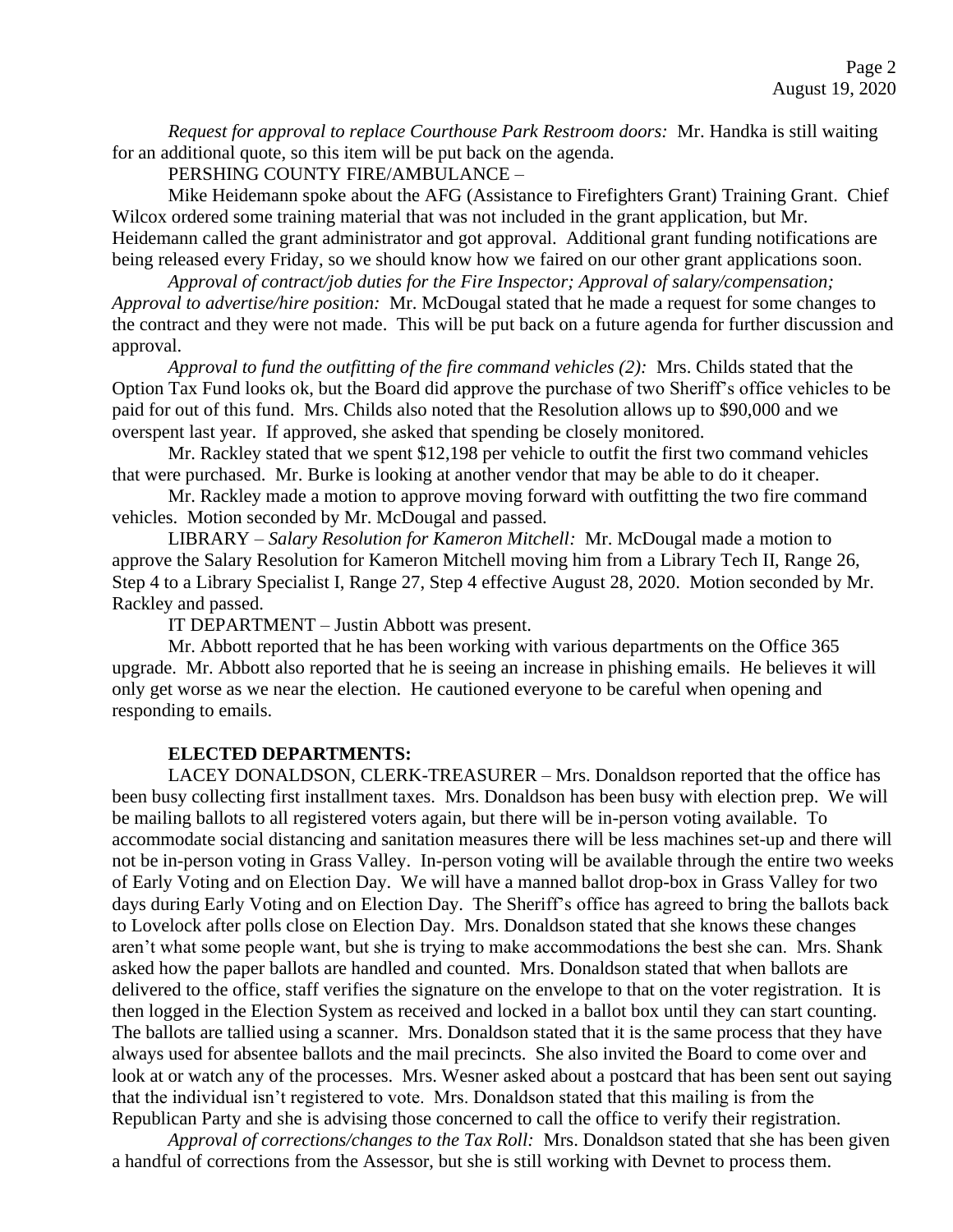RENE CHILDS, RECORDER-AUDITOR – Mrs. Childs stated that she attended a Tyler Training on the accrual process for the fiscal year end process.

LAUREEN BASSO-CERINI, ASSESSOR – *Approval to advertise/hire vacant Administrative Clerk I/II position:* Mr. McDougal made a motion to approve the advertisement and hiring to fill the vacant Administrative Clerk I/II position in the Assessor's office. Motion seconded by Mr. Rackley and passed.

Ms. Basso-Cerini submitted a written report.

**SEAN BURKE:** GRASS VALLEY FIRE DEPARTMENT, PERSHING COUNTY EMERGENCY OPERAGIONS MANAGER, AND GRASS VALLEY ADVISORY BOARD – Mr. Burke reported that the Grass Valley Fire Department responded to a significant structure fire on Saturday. A few of the firefighters suffered from dehydration. There is a LEPC (Local Emergency Planning Commission) meeting tomorrow. The EMPG (Emergency Management Planning Grant) grant has not been awarded yet as the larger counties aren't agreeing with the distribution of those funds. The HMEP (Hazardous Materials Emergency Preparedness) Grant is open and the deadline for submittal is in September. This grant usually funds attendance at Fire Show West, which has been cancelled. Mr. Burke is looking into different training the funding may be used for.

The next Grass Valley Advisory Board meeting will be on August 31<sup>st</sup>. Mrs. Donaldson will be coming out to give an update about voting. They are working on holding a Town Hall in September as well. Mr. Burke also noted that the Road Department is doing an outstanding job.

### **ELECTED DEPARTMENTS, CONT.D:**

DISTRICT ATTORNEY'S OFFICE – Mr. Banks stated that things are getting back to normal. Working from home went more seamlessly than expected thanks to Mr. Abbott. The upcoming jury trial was cancelled as the case has been settled. The next big case will be the Main Street arson case.

**UPDATE ON PROGRESS OF SITE LOCATION, DESIGN, FUNDING, AMENITIES AND CONSTRUCTION OF FUTURE LAW ENFORCEMENT CENTER:** The Board did not have anything new to report.

**PROCLAMATIONS AND AWARDS:** 5 YEAR CERTIFICATE / PIN FOR MANDY SPRINGER – Mandy Springer was presented with a certificate and pin for 5 years of service at the Library.

**DERBY FIELD AIRPORT:** APPROVAL OF GRANT NOTICE OF AWARD FOR IMPROVEMENTS TO DERBY FIELD TERMINAL AREA FENCING & GATE IN THE AMOUNT OF \$189,283.00 – Mr. Rackley made a motion to approve the Grant Notice of Award for improvements to Derby Field Terminal Area Fencing and Gate for Custom Fence Company in the amount of \$189,283.00. Motion seconded by Mr. McDougal and passed.

**BOARD APPOINTMENTS/ RESIGNATIONS:** DEBT MANAGEMENT – An email was received from Melissa McIntee expressing her interest in the Debt Management Commission.

Mr. Rackley made a motion, seconded by Mr. McDougal and passed, to appoint Melissa McIntee to the Debt Management Board.

BIG MEADOW SOIL CONSERVATION DISTRICT, COUNTY APPOINTMENT – The current County appointment is Steve Foster. Mr. Rackley stated that Mr. Foster never attends the meetings. The Board would like some additional information, and this will be put back on the next agenda.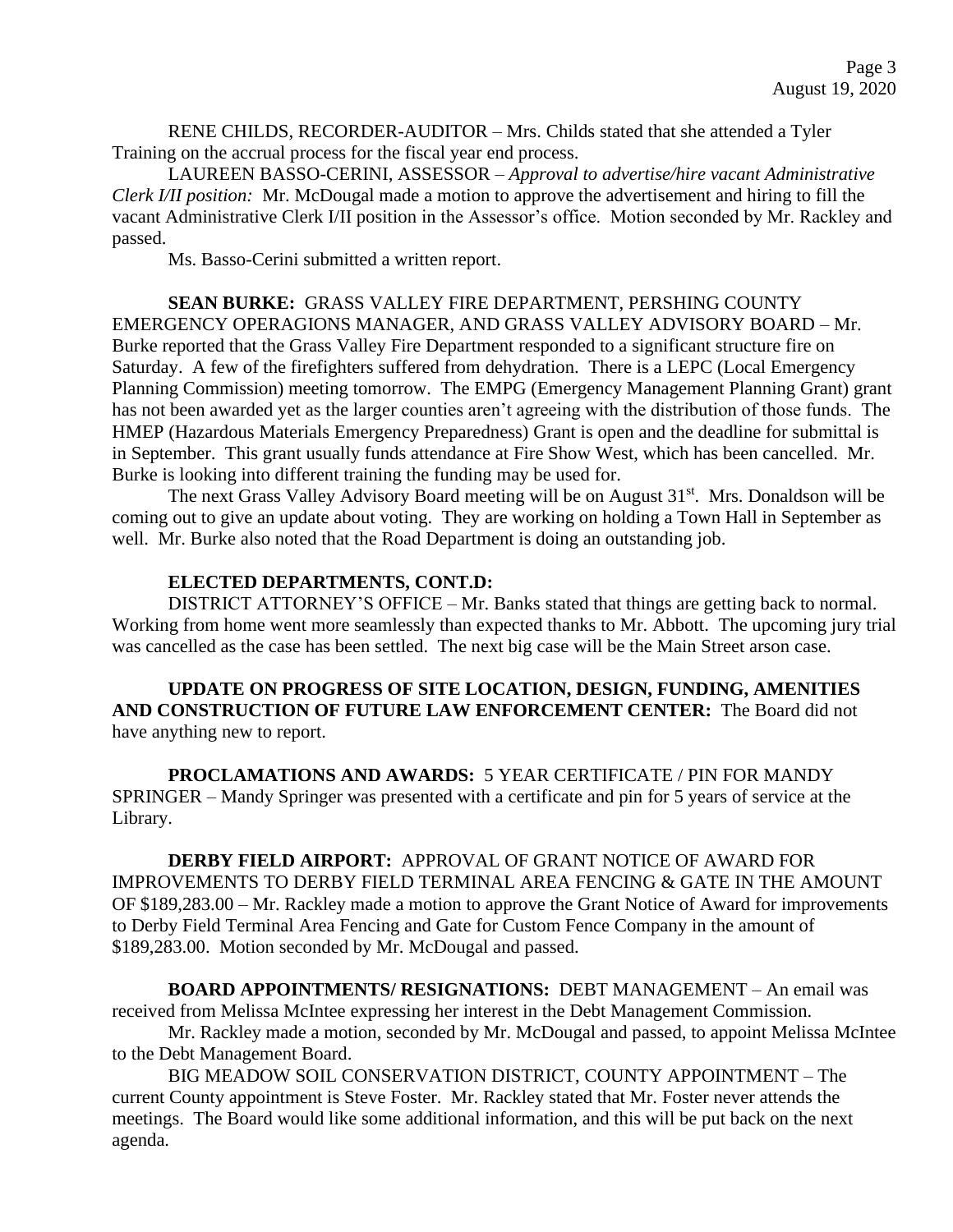**CARES FUNDING:** APPROVAL OF EXPENDITURE PLAN; UPDATE FROM EMERGENCY OPERATIONS AND RE-EVALUATION OF RESOLUTION 20-0302, DECLARATION OF EMERGENCY RELATING TO THE COVID-19 (CORONAVIRUS); DISCUSSION REGARDING ECONOMIC RECOVERY FOR PERSHING COUNTY; DISCUSSION REGARDING IMPACT TO THE PERSHING COUNTY BUDGET FOR FY2020-2021 – Mrs. Shank submitted a draft budget for the funding. The list will need to be approved by the State as well.

Mr. Rackley made a motion to approve the CARES Funding Expenditure Plan as submitted. Motion seconded by Mr. McDougal and passed.

**REPORT FROM LEGAL COUNSEL:** Mr. Shields did not have anything to report.

**REPORT FROM ADMINISTATIVE ASSISTANT / HR:** Mrs. Wesner stated that she received an email from Coeur Rochester regarding giving a presentation to the Board. Mrs. Wesner will work with Coeur to schedule a date.

**ITEMS FOR FUTURE AGENDAS:** There were no additional items discussed.

**CORRESPONDENCE:** A letter was received from Mark and Dianna Harrison in support of the County providing more funding for the Sheriff's office, so they are able to hire more deputies.

**MATTERS OF THE BOARD FOR DISCUSSION, BOARD MEMBER REPORTS, BOARD LIAISON REPORTS:** Mr. Rackley didn't have anything to report. Mr. McDougal stated that he received an update from Dixie McKay in which she thanked Myron McKinney for the work he has been doing. Mr. McDougal will also be working with Mr. Shields on the amendments to the Community Center / PCEDA Ordinance.

Mrs. Shank suggested combining the Museum and Community Center boards.

Mr. Rackley later reported that funding was approved for the Channel 2 equipment and it should be here any day now. They is now an issue with Channel 8.

Mr. McDougal attended a phone meeting for the Humboldt River Water Basin Authority. He stated that this board does not work well without being able to give in-person presentations.

Mrs. Shank discussed the suggestion that the Board meet with Shayla Hudson to go over Commission Board appointments and asked if they wanted to do that next meeting. Mr. Rackley stated that this is normally done in January after the swearing in and feels Mrs. Hudson is aware of the other boards the Commissioners attend, so this isn't necessary.

**CEMETERY BOARD:** UPDATE ON PARCEL SURVEY FOR UNIONVILLE CEMETERY; QUOTE FROM JOHN MILTON, DESERT MOUNTAIN SURVEYING FOR A COST OF \$1,575.00 AND APPROVAL TO PROCEED WITH SURVEY; UPDATE ON LONE MOUNTAIN CEMETERY, CHINESE CEMETERY AND BIG MEADOW CEMETERY – Dale Talcott, Cemetery Board Chairman, was present.

Mr. Talcott reported that he obtained a quote from Desert Mountain Survey for the Unionville Cemetery in the amount of \$1,575.00. Included would be perimeter corner markers and the right-of-way for the transfer station. Mr. Talcott feels this is a fair price and would like to move forward. The Commission agreed. Mrs. Childs was asked about funding for the survey. Mrs. Shank asked if we could use the same funding we used for the acquisition. Mr. Rackley thought it should come out of the Cemetery Fund. Mrs. Childs agreed.

Mr. McDougal made a motion to approve the quote from Desert Mountain Surveying in the amount of \$1,575.00 to survey the Unionville Cemetery with the expenditure coming out of the Cemetery Fund. Motion seconded by Mr. Rackley and passed.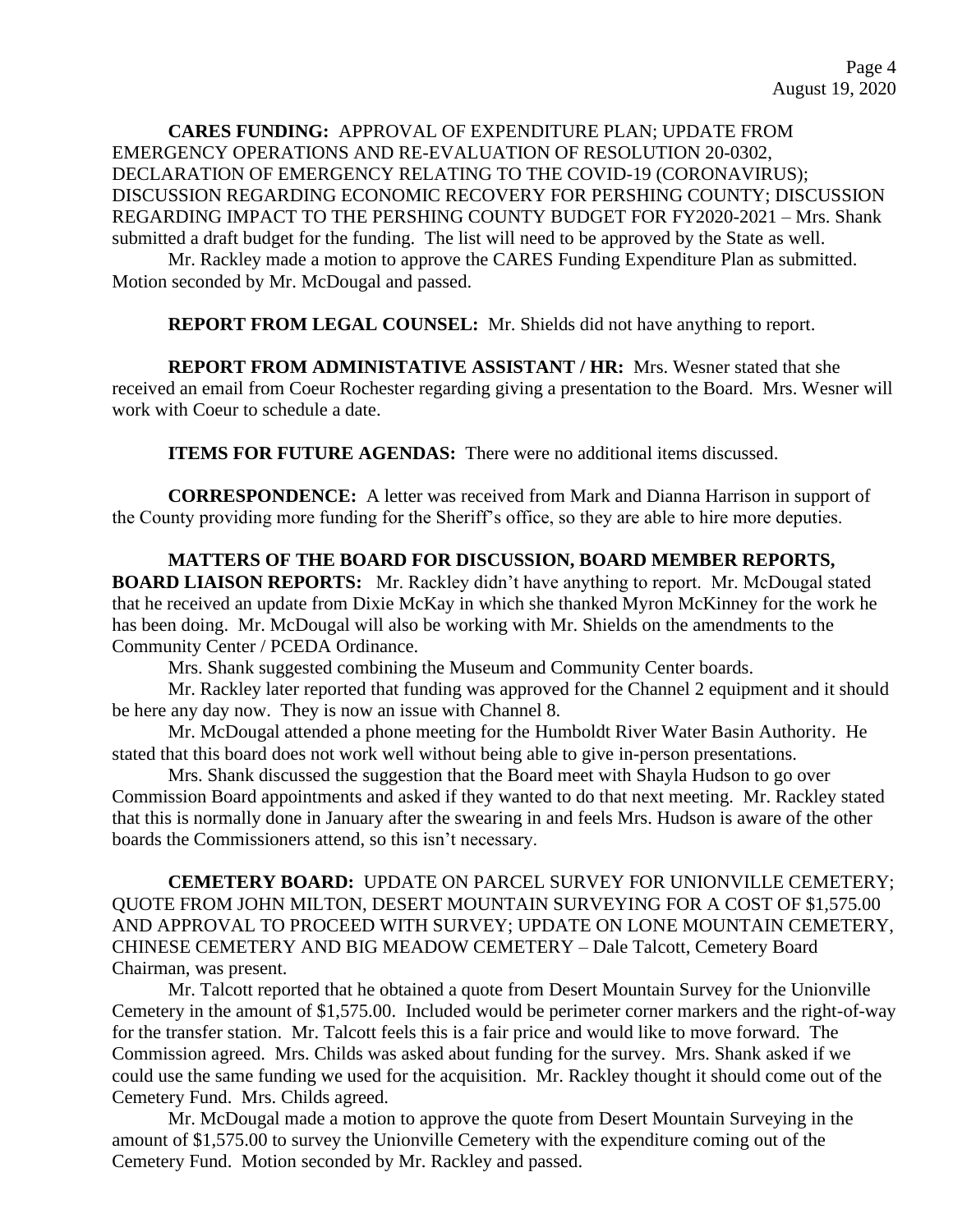Mr. Talcott also gave an update on the various cemeteries. A resident has requested a nicer sign for the Unionville Cemetery. The Cemetery Board would like to have a sign made similar to the ones in Lovelock and get one for the Chinese Cemetery as well. Mr. Talcott is working on getting an estimate, but thinks we are looking at \$1,400 for Unionville and \$800 for the Chinese Cemetery. Mrs. Shank stated that this is something that the Cemetery Board can act on. Mr. Talcott also stated that the American Legion donated a flagpole for the Chinese Cemetery. The base has been installed and the pole was set on Friday morning. Mr. Talcott also spoke about the trees that were blown down at Lone Mountain and Big Meadow, which were taken care of by Buildings and Grounds.

In closing, Mr. Talcott thanked Southwest Gas for letting him attend today's meeting.

**JERRY ALLEN, SHERIFF:** Sheriff Allen reported that there are currently eight inmates in custody. They had twelve over the weekend. They have received seven applications for Dispatch and two applications for Deputy. Sheriff Allen has completed the interviews for Dispatch and hopes to make a hiring decision soon. He is still waiting for some more information from the Deputy candidates. The office has been dealing with some cattle calls on Amos in Grass Valley. Apparently, the Livestock Exclusion fencing was not fully repaired on the backside of Amos. They also received some calls from Unionville concerned about people taking water from the Park. The well is privately owned, and the person was given permission. Sheriff Allen has one more phone call to return regarding the situation.

Sheriff Allen gave the Board a copy of an invoice he prepared for helping the City Police Department for two days and three nights. He stated that on two of those days 100% of their caseload was in the City. The invoice is for \$11,475.00. Currently, we are not charging them for the coverage.

APPROVAL OF AGREEMENT TO PURCHASE STANDARDIZED TESTING FOR ENTRY LEVEL DEPUTY AND PROMOTIONS FROM FIRE AND POLICE SELECTION INC. AND AUTHORIZATION FOR THE SHERIFF TO SIGN THE AGREEMENT – Sheriff Allen stated that Mr. Shields reviewed the agreement and didn't see any issues. Sheriff Allen stated that the expenditure would come out of the SO Training budget.

Mr. McDougal made a motion to approve the testing costs as presented and authorized the Sheriff to sign the agreement. Motion seconded by Mr. Rackley and passed.

ACCEPTANCE OF GRANT FUNDING THROUGH OFFICE OF TRAFFIC SAFETY TO PERFORM NUMEROUS TRAFFIC SAFETY EVENTS THROUGHOUT FY2021 – Sheriff Allen explained that costs would be reimbursed for the days we are available. Sheriff Allen has tentatively agreed to five event dates.

Mr. McDougal made a motion to approve the acceptance of grant funding through the Office of Traffic Safety to perform numerous traffic safety events throughout FY2021. Motion seconded by Mr. Rackley and passed.

FINAL ACCEPTANCE OF A HUMVEE DONATED AT NO COST FROM THE CARSON CITY SHERIFF'S OFFICE – Mrs. Childs stated that she needs a letter from Carson City stating that the Humvee was donated to Pershing County at no cost, but to include the fair market value. Sheriff Allen has contacted them, and they are working on getting a letter to us.

Mr. Rackley made a motion to approve the acceptance of a Humvee donated at no cost from the Carson City Sheriff's Office. Motion seconded by Mr. McDougal and passed.

FURTHER DISCUSSION/ACCEPTANCE OF MRAP ON LOAN TO PERSHING COUNTY SHERIFF'S OFFICE – Sheriff Allen stated that this was already accepted and doesn't know why it was on the agenda. Mrs. Childs stated that the questions she had have been answered. Mr. Banks stated that Mr. Shields needs to speak with Sheriff Allen regarding the plan regarding the loan requirements.

APPROVAL TO SPEND ALLOCATED FUNDS SET ASIDE IN THE CAPITAL OUTLAY/BUILDING FUND FOR PCSO RADIO UPGRADE NOT TO EXCEED \$130,000.00 AS WELL AS UPGRADE FOR THE DISPATCH CONSOLES NOT TO EXCEED \$193,000.00 – Mrs. Childs gave the Board the updated Building Fund priority list. As the Board order a 10% budget